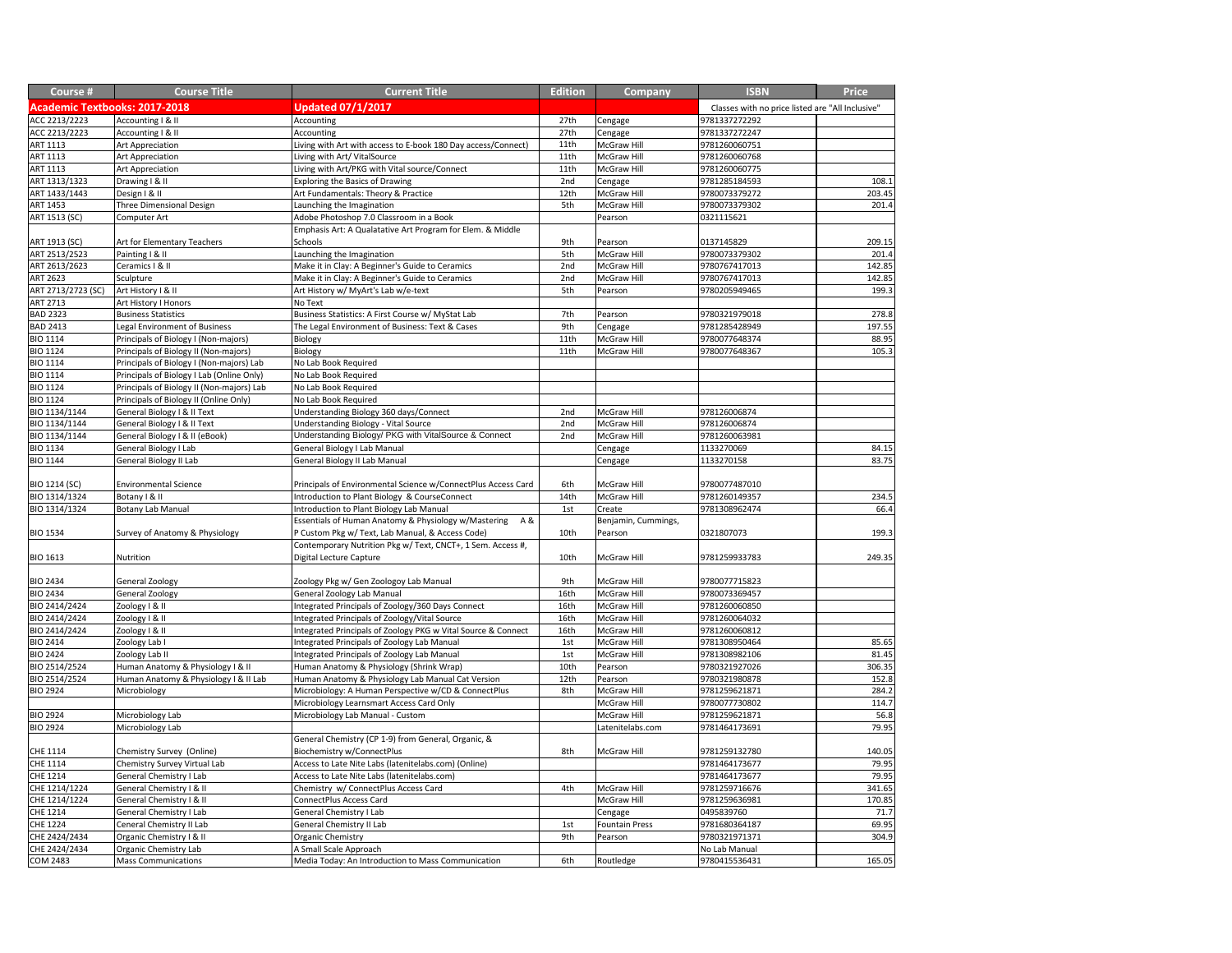| CRJ 1313             | Introduction to Criminal Justice         | <b>Essentials of Criminal Justice</b>                             | 10th | Cengage                  | 9781305633766 | 186.05 |
|----------------------|------------------------------------------|-------------------------------------------------------------------|------|--------------------------|---------------|--------|
| CRJ 1323             | Police Administration & Organization I   | The Police in America: An Introduction                            | 8th  | <b>McGraw Hill</b>       | 9780078026546 | 232.6  |
| CRJ 1363             | Introduction to Corrections              | <b>American Corrections</b>                                       | 11th | Cengage                  | 9781305093300 | 261.3  |
| CRJ 1383             | Criminology                              | An Introduction to Criminology                                    | 9th  | Sage Publishing          | 9781506344515 | 163.9  |
| CRJ 2213 (SC)        | Traffic Law                              | Traffic Investigation & Enforcement                               | 3rd  | Cengage                  | 0942728653    | 165.4  |
| CRJ 2313             | <b>Police Operations</b>                 | Police Operation: Theory & Practice                               | 6th  | Cengage                  | 9781285052625 | 177.15 |
| CRJ 2333/2343        | Criminal Investigation I & II            | <b>Criminal Investigations</b>                                    | 11th | Cengage                  | 9781285862613 | 261.15 |
| CRJ 2413/2423        | Administration of Criminal Justice       | <b>Criminal Procedures</b>                                        | 9th  | Cengage                  | 9781285457871 | 264.05 |
| CRJ 2513             | Juvenille Justice                        | Juvenille Deliquency: Theory, Practice, & Law                     | 12th | Cengage                  | 9781285458403 | 251.25 |
| CRJ 2623 (SC)        | <b>Assets Protection</b>                 | Principals of Security & Crime Prevention                         | 4th  | Elsevier                 | 9780870843051 |        |
| CRJ 2713             | <b>Foundations of Terrorism</b>          | Terrorism & Homeland Security                                     | 9th  | Cengage                  | 9781305633773 | 165.45 |
|                      |                                          | Discovering Computers & Microsoft Office 365 Office 2016: A       |      |                          |               |        |
|                      |                                          | Fundamental Combined Approach w/ Mindtap Computing One            |      |                          |               |        |
| <b>CSC 1113</b>      | <b>Computer Concepts</b>                 | Term (6 mos); Printed Access Card                                 |      | Cengage                  | 9781337069885 | 303    |
| <b>CSC 1123</b>      | <b>Computer Applications I</b>           | GO! With Microsoft Office 2016 Volume 1                           |      | Pearson                  | 9780134320779 | 193.15 |
| <b>CSC 1133</b>      | <b>Computer Applications II</b>          |                                                                   |      |                          |               |        |
|                      |                                          | Microsoft Visual Basic 2008: Introductory Concepts &              |      |                          |               |        |
| <b>CSC 1213</b>      | Visual Basic Computer Programming I      | Techniques                                                        | 1st  | Cengage                  | 9781435432222 | 91.8   |
|                      |                                          | Starting Out with C++ from Control Structures through Objects     |      |                          |               |        |
| <b>CSC 1613</b>      |                                          | <b>Structures</b>                                                 | 8th  | Pearson                  | 9780133769395 |        |
|                      | <b>Computer Programming</b>              | Starting Out with C++ from Control Structures through Objects     |      |                          |               |        |
|                      |                                          |                                                                   |      |                          |               |        |
| CSC 2134/2144        | Computer Programming I w/C++             | Structures/eText                                                  | 9th  | Pearson                  | 9780133769395 |        |
|                      |                                          | Starting Out with C++ from Control Structures through Objects     |      |                          |               |        |
| CSC 2134/2144        | Computer Programming I w/C++             | Structures/loose-leaf                                             | 9th  | Pearson                  | 9780134443829 |        |
| ECO 2113/2123        | Economics (Macro/Micro)                  | Principals of Economics (Spiral bound/Paperback)                  | 6th  | Hayden                   | 9780738075259 | 59.2   |
| <b>EDU 1613</b>      | Foundations in Education                 | <b>American Education</b>                                         | 16th | <b>McGraw Hill</b>       | 9780078024511 | 94.75  |
| <b>EDU 2513 (SC)</b> | Intro to Elementary Education            | Teaching 101                                                      |      | Corwin                   | 1412967150    |        |
| EDU 2613 (SC)        | Into to Secondary Education              | Teaching 101                                                      |      | Corwin                   | 1412967150    |        |
| <b>EGR 2413</b>      | <b>Engineering Mechanics I: Statics</b>  | <b>Engineering Mechanics: Statics &amp; Dynamics</b>              | 14th | Pearson                  | 9780134117003 | 243.3  |
| <b>EGR 2433</b>      | <b>Engineering Mechanics I: Dynamics</b> | <b>Engineering Mechanics: Statics &amp; Dynamics</b>              | 14th | Pearson                  | 9780134117003 | 243.3  |
| <b>ENG 0125</b>      | Intermediate English (FA 14)             | The Advanced Reading-Writing Connection                           |      | Townsend                 | 9781591944256 |        |
| <b>ENG 0125</b>      | Intermediate English                     | <b>Improving Vocabulary Skills</b>                                |      | Townsend                 | 9781591941903 |        |
| <b>ENG 0125</b>      | Intermediate English                     | <b>Writing Matters</b>                                            | 2nd  | <b>McGraw Hill</b>       | 9780073405957 | 132.6  |
| ENG 1113/1123        | English Comp   & II                      | Writing Matters, Comprehensive/Connect                            | 2nd  | <b>McGraw Hill</b>       | 9781260060720 |        |
| ENG 1113/1123        | English Comp   & II                      | Writing Matters, Comprehensive/Vital Source                       | 2nd  | McGraw Hill              | 9781260060737 |        |
| ENG 1113/1123        | English Comp   & II                      | Writing Matters, Comprehensive/PKG with vital Source & Conned     | 2nd  | <b>McGraw Hill</b>       | 9781260079654 |        |
| ENG 1113/1123H       | Honors English I & II                    | Writing Matters, Comprehensive/PKG with vital Source & Conned     | 2nd  | McGraw Hill              | 9781260079654 |        |
| <b>ENG 1113</b>      | English Comp I (Dual Enrollment)         | Writing Matters, Comprehensive/PKG with vital Source & Conned     | 2nd  | McGraw Hill              | 9781260079654 |        |
| <b>ENG 1113H</b>     | Honors English I                         | A Curtain of Green & Other Stories                                |      | Harcourt                 | 9780156234924 | 26.6   |
| <b>ENG 1123H</b>     | Honors English II                        | Frankenstein (Case Studies in Contemporary Criticism)             |      |                          | 9780312191269 | 18.95  |
|                      |                                          | The Essential of Edgar Allen Poe: The Tell-Tale Heart, The Raven, |      |                          |               |        |
| <b>ENG 1123H</b>     | Honors English II                        | The Cask of Amontillado & 30 Others                               |      |                          | 9781593080648 | 16.85  |
| ENG 2133/2143        | Creative Writing I & II: Writing for Pub | The Practice of Creative Writing                                  | 2nd  | Bedford                  | 9780312676025 | 71.95  |
| <b>ENG 2153</b>      | Traditional Grammar (Online Only)        | English Grammar: Language as a Human Behavior                     | 3rd  | Pearson                  | 9781323118764 | 176.8  |
| ENG 2223/2233        | American Literature I & II               | American Tradition in Literature                                  | 12th | <b>McGraw Hill</b>       | 0073384895    | 200    |
| ENG 2323/2333        | British Literature   & II                | Norton Anthology of English Literature                            | 9th  | W.W. Norton              | 9780393919639 | 85.8   |
| <b>ENG 2423</b>      | World Literature I                       | The Longman Anthology of World Literature Volume I (A, B, C)      | 2nd  | Pearson                  | 9780205625932 | 121.05 |
| <b>ENG 2433</b>      | World Literature II                      | The Longman Anthology of World Literature Volume II (D, E, F)     | 2nd  | Pearson                  | 9780321944764 | 113.75 |
| <b>EPY 2513</b>      | Child Psychology                         | Developmental Psychology: Childhood & Adolescence                 | 7th  | Pearson                  | 9780134612485 | 126.3  |
| EPY 2523 Online      | Adolescent Psychology                    | Adolescence                                                       | 11th | McGraw Hill              | 9781259567827 | 234.95 |
| <b>EPY 2533</b>      | Human Development                        | Development Across the Lifespan                                   | 8th  | Pearson                  | 9780134596754 | 117.85 |
|                      |                                          | Contemporary Nutrition Pkg w/ Text, CNCT+, 1 Sem. Access #,       |      |                          |               |        |
| FCS 1353             | Nutrition                                | Digital Lecture Capture                                           | 10th | McGraw Hill              | 9781259933783 | 212.55 |
|                      |                                          | Realms, Regions, & Concepts: Special Edition (Includes maps)      |      |                          |               |        |
| GEO 1113             | <b>World Geography</b>                   | Map Quiz Handbook (Shrink Wrap)                                   | 16th | Wiley                    | 9781118924389 | 122.85 |
| HIS 1113/1123        | Western Civilazation I & II              | The Western Heritage TLC plus Canvas Cartridge                    | 6th  | Pearson                  | 9780205728916 | 205.95 |
| HIS 1163/1173        | World Civilization I & II                | The Essential World History (Enhanced)                            | 8th  | Cengage                  | 9781305510227 | 195.85 |
|                      |                                          | The Unfinished Nation: A Concise History of the American          |      |                          |               |        |
| HIS 2213/2223        | American History I & II                  | People                                                            | 8th  | McGraw Hill              | 9781259764035 | 164.7  |
| HON 1911/1921        | Honors Forum I & II                      | Choosing to Participate                                           |      | <b>Facing History FD</b> | 9780979844089 | 9.7    |
|                      |                                          | Core Concepts in Health, Brief Edition w/ConnectPlus (Looseleaf   |      |                          |               |        |
| <b>HPR 1213</b>      | Personal & Community Health              | w/binder)                                                         | 14th | McGraw Hill              | 9781259962868 | 173.7  |
| <b>HPR 1313</b>      | Introduction to Health, PE, & Recreation |                                                                   | 8th  | Human Kinetics           | 9780390163196 | 212.1  |
| <b>HRP 2323</b>      | Recreational Leadership (Custom)         | Recreational Leadership (Custom)                                  |      |                          |               | 54.45  |
|                      |                                          |                                                                   |      |                          |               |        |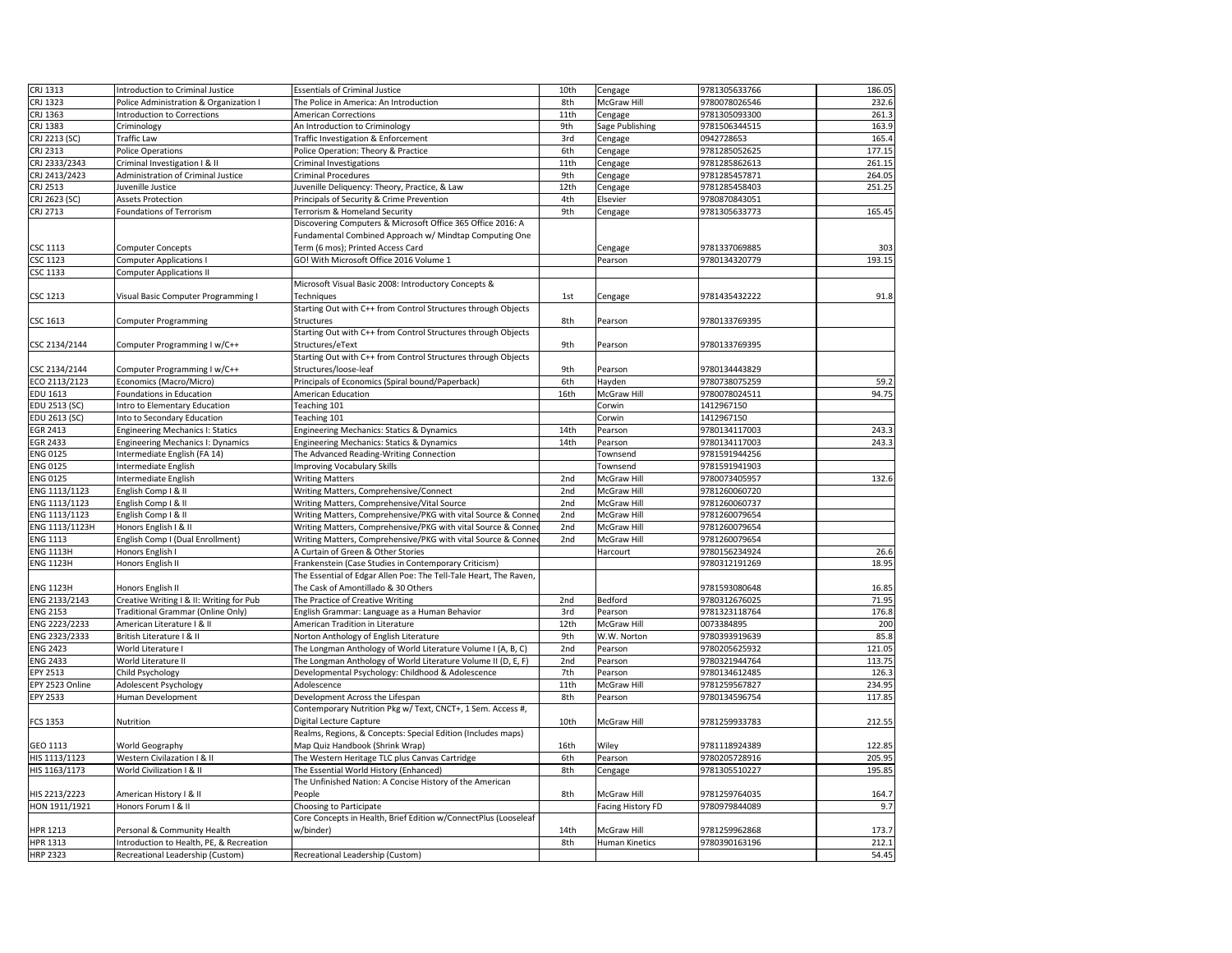| <b>HPR 2213</b>           | First Aid & CPR                           | First Aid, CPR, and AED Advanced                                | 6th  |                                | 9781449635053 | 60     |
|---------------------------|-------------------------------------------|-----------------------------------------------------------------|------|--------------------------------|---------------|--------|
| <b>HPR 2423 (NC) (SC)</b> | <b>Football Theory</b>                    | The Complete Handbook of Clock Management 2009                  |      | Coaches Choice                 | 9781606790281 | 131.95 |
| <b>HPR 2423 (NC)</b>      | Football Theory                           | The Football Coaching Bible: American Football Coaches          |      | <b>Human Kinetics</b>          | 9780736044110 |        |
|                           |                                           |                                                                 |      |                                |               |        |
| <b>HPR 2433 (SC)</b>      | <b>Basketball Theory</b>                  | Coaching Basketball 2002                                        |      | McGraw Hill                    | 9780071382106 |        |
| <b>HPR 2723</b>           | Prevention & Care of Athletic Injuries    | Essentials of Athletic Injury Management                        |      | McGraw Hill                    | 9780078022753 | 138.3  |
| <b>HPR 2733</b>           | Athletic Training & Treatment of Injuries | Concepts of Athletic Training w/ Student Guide                  | 6th  | Jones & Bartlett               | 0763783781    | 131.95 |
|                           |                                           |                                                                 |      |                                |               |        |
| <b>HPR 2453 (SC)</b>      | <b>Baseball Theory</b>                    | Coaching Baseball: Technical & Tactical Skills                  |      |                                | 9780736047036 |        |
| <b>HPR 2453</b>           | <b>Baseball Theory</b>                    | Mental Toughness: Baseball's Winning Edge                       |      | Barnes & Noble                 |               |        |
|                           |                                           | The Humanistic Tradition Vol. 1: Prehistory to the Early Modern |      |                                |               |        |
| <b>HUM 1113</b>           | Humanities I                              | w/ConnectPlus (Looseleaf)                                       | 6th  | <b>McGraw Hill</b>             | 9780077595616 | 130.95 |
|                           |                                           | The Humanistic Tradition Vol. 2: Prehistory to the Early Modern |      |                                |               |        |
| <b>HUM 1123</b>           | Humanities II                             | w/ConnectPlus (Looseleaf)                                       | 6th  | McGraw Hill                    | 9780077595616 | 130.95 |
| JOU 1313                  | News Writing & Reporting I                | <b>Writing Right for Broadcast &amp; Internet News</b>          |      | Pearson                        | 9780205343515 | 160.05 |
| LEA 1813 (SC)             | Leadership & Organizational Skills        | Leadership Development Studies                                  | 4th  | <b>PTK</b>                     | <b>NA</b>     |        |
| LLS 0113                  | <b>Essential College Skills</b>           | The Confident Student                                           | 8th  | Cengage                        | 9781133316473 | 108.7  |
| LLS 1223                  | Life Skills Development                   | Cornerstone: For College Success                                | 7th  | Pearson                        | 9780321860477 | 104.05 |
| LLS 1323                  | Career Exploration                        | The Career Fitness Program: Excercising Your Options            | 11th | Prentice Hall/Pearson          | 9780321979629 | 107.55 |
| LLS 1413 (SC)             | Improvement of Study                      | The Confident Student                                           | 8th  | Cengage                        | 9781133316473 | 108.7  |
| LLS 1423                  | College Study Skills                      | Becoming a Master Student (Premium) w/ Access Card              | 16th | Cengage                        | 9781337097109 | 113.75 |
| LLS 1711                  | <b>Job Search Skills</b>                  |                                                                 |      |                                |               |        |
| MAT 0124/1234             | Beginning & Intermediate Algebra          | Beginning & Intermediate Algebra                                | 6th  | Pearson                        | 9781323112304 |        |
| <b>MAT 1313</b>           | College Algebra                           | College Algebra w/ My Math Lab                                  | 5th  | Pearson                        | 9781323112328 |        |
| <b>MAT 1323</b>           | Trigonometry                              | Trigonometry w/ Enhanced Web Assign                             | 7th  | Cengage                        | 9781133537427 | 237.85 |
| <b>MAT 1343</b>           | Pre-Calculus                              | Pre-Calculus: A Concise Course                                  | 2nd  | Cengage                        | 9781439049082 |        |
| <b>MAT 1513</b>           | <b>Business Calculus</b>                  | Calculus & Its Applications                                     | 11th | Pearson                        | 1323466207    | 155.45 |
| MAT 1613/1623             |                                           |                                                                 |      |                                |               |        |
| 2613/2623                 | Calculus I - IV                           | <b>Calculus</b>                                                 | 8th  |                                | 9781305718845 | 168.55 |
|                           |                                           | Mathematical Reasoning for Elementary Teachers w/ My Math       |      | Cengage                        |               |        |
| <b>MAT 1723</b>           | The Real Numbers - Math for Teachers      | Lab & Activity Book                                             | 7th  |                                | 1269870920    |        |
|                           |                                           | Mathematical Reasoning for Elementary Teachers w/ My Math       |      | Pearson                        |               | 155.35 |
|                           |                                           |                                                                 |      |                                |               |        |
| <b>MAT 1733</b>           | Geometry, Measurement, & Probability      | Lab & Activity Book                                             | 7th  | Pearson                        | 1269870920    | 155.35 |
|                           |                                           | Mathematical Reasoning for Elementary Teachers w/ My Math       |      |                                |               |        |
| MAT 1743                  | Problem Solving with Real Numbers         | Lab & Activity Book                                             | 7th  | Pearson                        | 1269870920    | 155.35 |
| <b>MAT 1753</b>           | <b>Quantitative Reasoning</b>             | Math for the Trades w/ My Math Lab                              | 9th  | <b>Prentice Hall</b>           | 1269317040    | 226.75 |
| <b>MAT 2113</b>           | Linear Algebra                            | Linear Algebra: A Modern Introduction                           | 4th  | Cengage                        | 1285463242    | 351.45 |
| <b>MAT 2323</b>           | <b>Business Statistics</b>                | Basic Statistics: A First Course w/ My Stat Lab                 | 6th  | Pearson                        | 9780321979018 | 278.8  |
|                           |                                           | Differential Equations w/ Boundary Value Probability w/ Web     |      |                                |               |        |
| MAT 2913                  | <b>Differential Equations</b>             | Assign Code                                                     | 8th  | Cengage                        | 9781133540809 | 270    |
| MFL 1113                  | French                                    | <b>Horizons</b>                                                 | 6th  | Cengage                        | 9781285428284 | 260.8  |
| MFL 1113                  | French                                    | Horizons Student Activity Manuel                                | 6th  | Cengage                        | 9781285433936 | 80.7   |
| MFL 1113                  | French                                    | Horizons Student Activity Manuel CD-ROM's                       | 6th  | Cengage                        | 9781285433943 | 54.15  |
| MFL 1213/1223             |                                           |                                                                 |      |                                |               |        |
| 2213/2223                 | Spanish I - IV                            | Vistas w/ Supersite Plus Access                                 | 5th  | Cengage                        | 9781626806801 | 167.35 |
| MUA 1741/1751             |                                           |                                                                 |      |                                |               |        |
| $(SC)$ 2741/2751          | Voice I - IV Non-majors                   | Adventures in Singing                                           | Ware | McGraw Hill                    | 9780072977592 |        |
| MUA 1772/1782             |                                           |                                                                 |      |                                |               |        |
| (SC) 2772/2782            | Voice I - IV for Music Education Majors   | Adventures in Singing                                           | Ware | McGraw Hill                    | 9780072977592 |        |
| MUA 1511/1512             | Class Piano I & II                        | Contemporary Class Piano                                        | 7th  | <b>Oxford University Press</b> | 9780195389074 |        |
| MUA 1541/1551             |                                           |                                                                 |      |                                |               |        |
| $(C)$ 2541/2551           | Piano I - IV for Non-majors               | Contemporary Class Piano                                        | 8th  | <b>Oxford University Press</b> | 9780195389074 |        |
| MUA 1572/1582             |                                           |                                                                 |      |                                |               |        |
| (SC) 2572/2582            | Piano I - IV for Majors                   | Contemporary Class Piano                                        | 9th  | <b>Oxford University Press</b> | 9780195389074 |        |
| <b>MUS 1113</b>           | <b>Music Appreciation</b>                 | Music: An Appreciation w/ ConnectPlus                           | 8th  | <b>McGraw Hill</b>             | 9781260060782 |        |
| <b>MUS 1113</b>           | <b>Music Appreciation</b>                 | Music: An Appreciation w/ Vital Source                          | 8th  | <b>McGraw Hill</b>             | 9781260064056 |        |
| <b>MUS 1113</b>           | <b>Music Appreciation</b>                 | Music: An Appreciation w/ Vital Source & Connect                | 8th  | <b>McGraw Hill</b>             | 9781260064063 |        |
| MUS 1214/1223             |                                           |                                                                 |      |                                |               |        |
| (SC) 2213/2223            | Music Theory I - IV                       | Tonal Harmony w/ workbook & CD                                  |      | <b>McGraw Hill</b>             | 9780077741013 |        |
| <b>MUS 2214</b>           | Music Theory III (with Lab)               | MacGAMUT 6f User Disc CD Software                               |      |                                | 9781886997219 |        |
| MUS 2313/2323 (SC)        | Music History for Music Education Majors  | A History of Western Music w/Anthology & Recordings Vol. 1      | 8th  | W.W. Norton                    | 9780393193398 |        |
| MUS 2513 (SC)             | Music for Elementary Children             | Music Skills for Teachers                                       | 9th  | <b>McGraw Hill</b>             | 0072426922    |        |
| PHI 1113                  | <b>Old Testament Survey</b>               | The Old Testament: An Intro to the Hebrew Bible                 | 2nd  | <b>McGraw Hill</b>             | 9780072990515 | 93.7   |
| PHI 1133                  | <b>New Testament Survey</b>               | The New Testament: A Student's Introduction                     | 8th  | <b>McGraw Hill</b>             | 9780078119132 | 104.85 |
| <b>PHI 2113</b>           | Introduction to Philosophy (Online Only)  | Philosophy: The Power of Ideas                                  | 9th  | McGraw Hill                    | 9780078038358 | 155.1  |
|                           |                                           |                                                                 |      |                                |               |        |